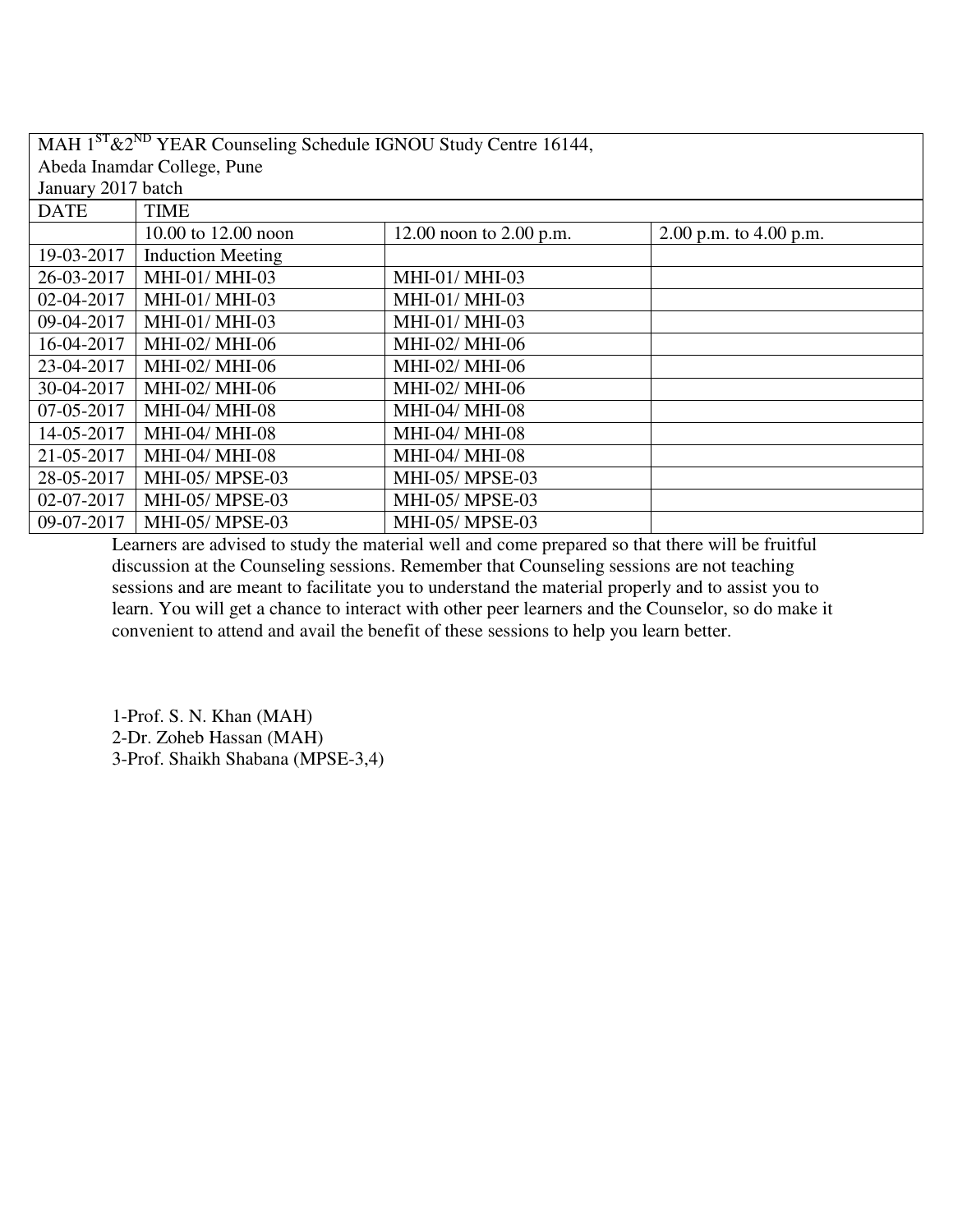|                             | MAPC $1^{ST}$ & $2^{ND}$ YEAR Counseling Schedule IGNOU Study Centre 16144, |                                |                       |  |
|-----------------------------|-----------------------------------------------------------------------------|--------------------------------|-----------------------|--|
| Abeda Inamdar College, Pune |                                                                             |                                |                       |  |
| January 2017 batch          |                                                                             |                                |                       |  |
| <b>DATE</b>                 | <b>TIME</b>                                                                 |                                |                       |  |
|                             | 10.00 to 12.00 noon                                                         | 12.00 noon to 2.00 p.m.        | $2.00$ p.m. to $4.00$ |  |
|                             |                                                                             |                                | p.m.                  |  |
| 19-03-2017                  | <b>Induction Meeting</b>                                                    |                                |                       |  |
| 26-03-2017                  | MPC-1 /MPCE-11/MPCE-                                                        | MPC-1 /MPCE-11/MPCE-21/MPCE-31 |                       |  |
|                             | 21/MPCE-31                                                                  |                                |                       |  |
| 02-04-2017                  | MPC-1 /MPCE-11/MPCE-                                                        | MPC-1 /MPCE-11/MPCE-21/MPCE-31 |                       |  |
|                             | 21/MPCE-31                                                                  |                                |                       |  |
| 09-04-2017                  | MPC-2/MPCE-12/MPCE-                                                         | MPC-2/MPCE-12/MPCE-22/MPCE-32  |                       |  |
|                             | 22/MPCE-32                                                                  |                                |                       |  |
| 16-04-2017                  | MPC-2/MPCE-12/MPCE-                                                         | MPC-2/MPCE-12/MPCE-22/MPCE-32  |                       |  |
|                             | 22/MPCE-32                                                                  |                                |                       |  |
| 23-04-2017                  | MPC-3/MPCE-13/MPCE-                                                         | MPC-3/MPCE-13/MPCE-23/MPCE-33  |                       |  |
|                             | 23/MPCE-33                                                                  |                                |                       |  |
| 30-04-2017                  | MPC-3/MPCE-13/MPCE-                                                         | MPC-3/MPCE-13/MPCE-23/MPCE-33  |                       |  |
|                             | 23/MPCE-33                                                                  |                                |                       |  |
| 07-05-2017                  | MPC-4/MPCE-14/MPCE-                                                         | MPC-4/MPCE-14/MPCE-24/MPCE-34  |                       |  |
|                             | 24/MPCE-34                                                                  |                                |                       |  |
| 14-05-2017                  | MPC-4/MPCE-14/MPCE-                                                         | MPC-4/MPCE-14/MPCE-24/MPCE-34  |                       |  |
|                             | 24/MPCE-34                                                                  |                                |                       |  |
| 21-05-2017                  | $MPC-5$                                                                     | $MPC-5$                        |                       |  |
| 28-05-2017                  | $MPC-5$                                                                     | $MPC-5$                        |                       |  |
| 02-07-2017                  | MPC-6                                                                       | MPC-6                          |                       |  |
| 09-07-2017                  | MPC-6                                                                       | $MPC-6$                        |                       |  |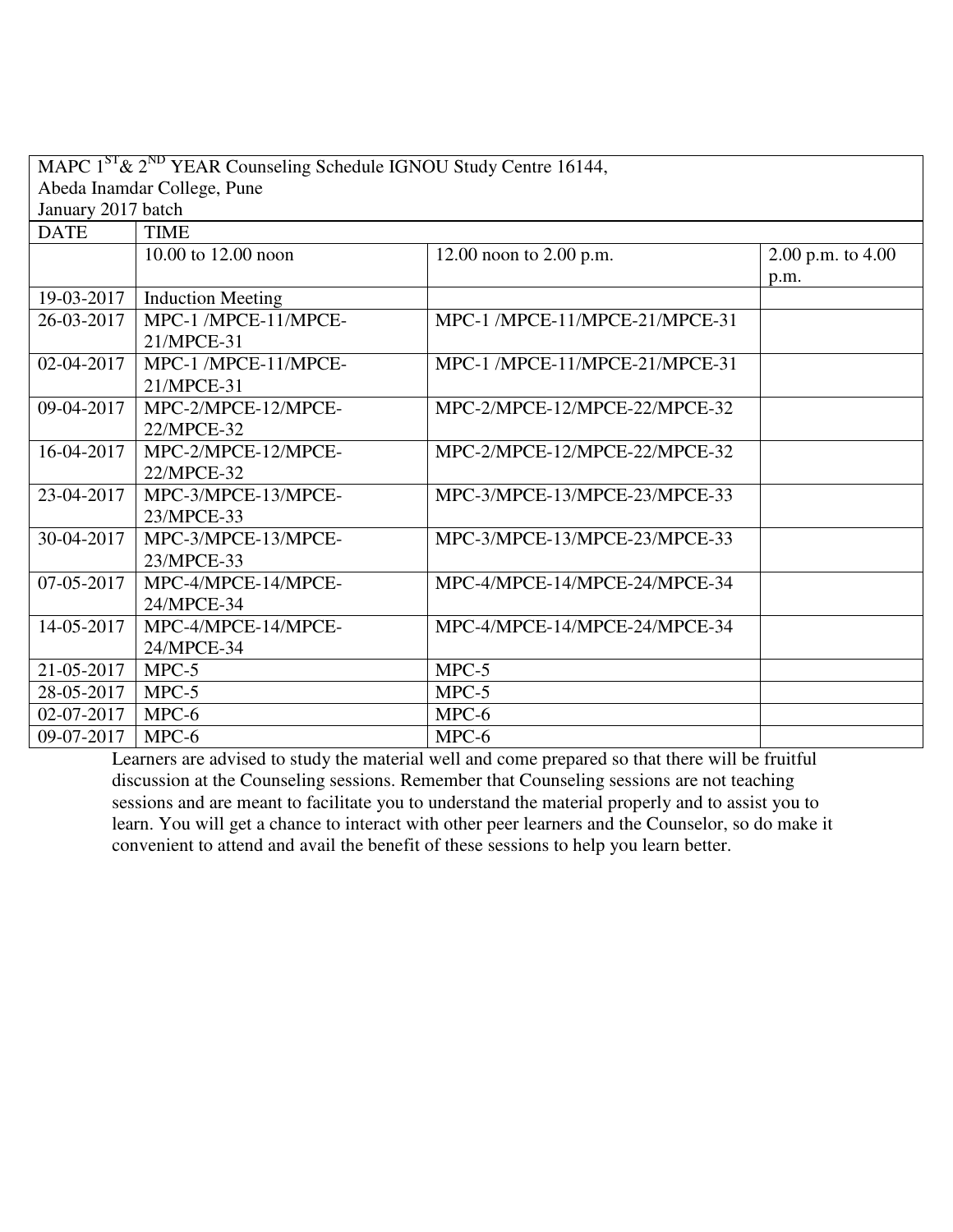|                             | MEG 1 <sup>ST</sup> &2 <sup>ND</sup> YEARCounseling Schedule IGNOU Study Centre 16144, |                           |                          |  |
|-----------------------------|----------------------------------------------------------------------------------------|---------------------------|--------------------------|--|
| Abeda Inamdar College, Pune |                                                                                        |                           |                          |  |
| January 2017 batch          |                                                                                        |                           |                          |  |
| <b>DATE</b>                 | <b>TIME</b>                                                                            |                           |                          |  |
|                             | 10.00 to 12.00 noon                                                                    | 12.00 noon to $2.00$ p.m. | 2.00 p.m. to $4.00$ p.m. |  |
| 19-03-2017                  | <b>Induction Meeting</b>                                                               |                           |                          |  |
| 26-03-2017                  | MEG-01/MEG-05                                                                          | MEG-01/MEG-05             |                          |  |
| 02-04-2017                  | MEG-01/MEG-05                                                                          | MEG-01/MEG-05             |                          |  |
| 09-04-2017                  | MEG-01/MEG-05                                                                          | MEG-01/MEG-05             |                          |  |
| 16-04-2017                  | <b>MEG-02/ MEG-06</b>                                                                  | <b>MEG-02/ MEG-06</b>     |                          |  |
| 23-04-2017                  | <b>MEG-02/ MEG-06</b>                                                                  | <b>MEG-02/ MEG-06</b>     |                          |  |
| 30-04-2017                  | <b>MEG-02/ MEG-06</b>                                                                  | <b>MEG-02/ MEG-06</b>     |                          |  |
| 07-05-2017                  | <b>MEG-03/ MEG-07</b>                                                                  | <b>MEG-03/ MEG-07</b>     |                          |  |
| 14-05-2017                  | <b>MEG-03/ MEG-07</b>                                                                  | <b>MEG-03/ MEG-07</b>     |                          |  |
| 21-05-2017                  | MEG-03/ MEG-07                                                                         | <b>MEG-03/ MEG-07</b>     |                          |  |
| 28-05-2017                  | <b>MEG-04/ MEG-08</b>                                                                  | <b>MEG-04/ MEG-08</b>     |                          |  |
| 02-07-2017                  | <b>MEG-04/ MEG-08</b>                                                                  | <b>MEG-04/ MEG-08</b>     |                          |  |
| 09-07-2017                  | <b>MEG-04/ MEG-08</b>                                                                  | <b>MEG-04/ MEG-08</b>     |                          |  |

- 1- Prof. Asif I. Ahmed Khan MEG-1<sup>st</sup> Year Mob. 9420732741
- 2- Prof. Patel BadshahBakshu. MEG-2<sup>nd</sup> Year. Mob. 9822438465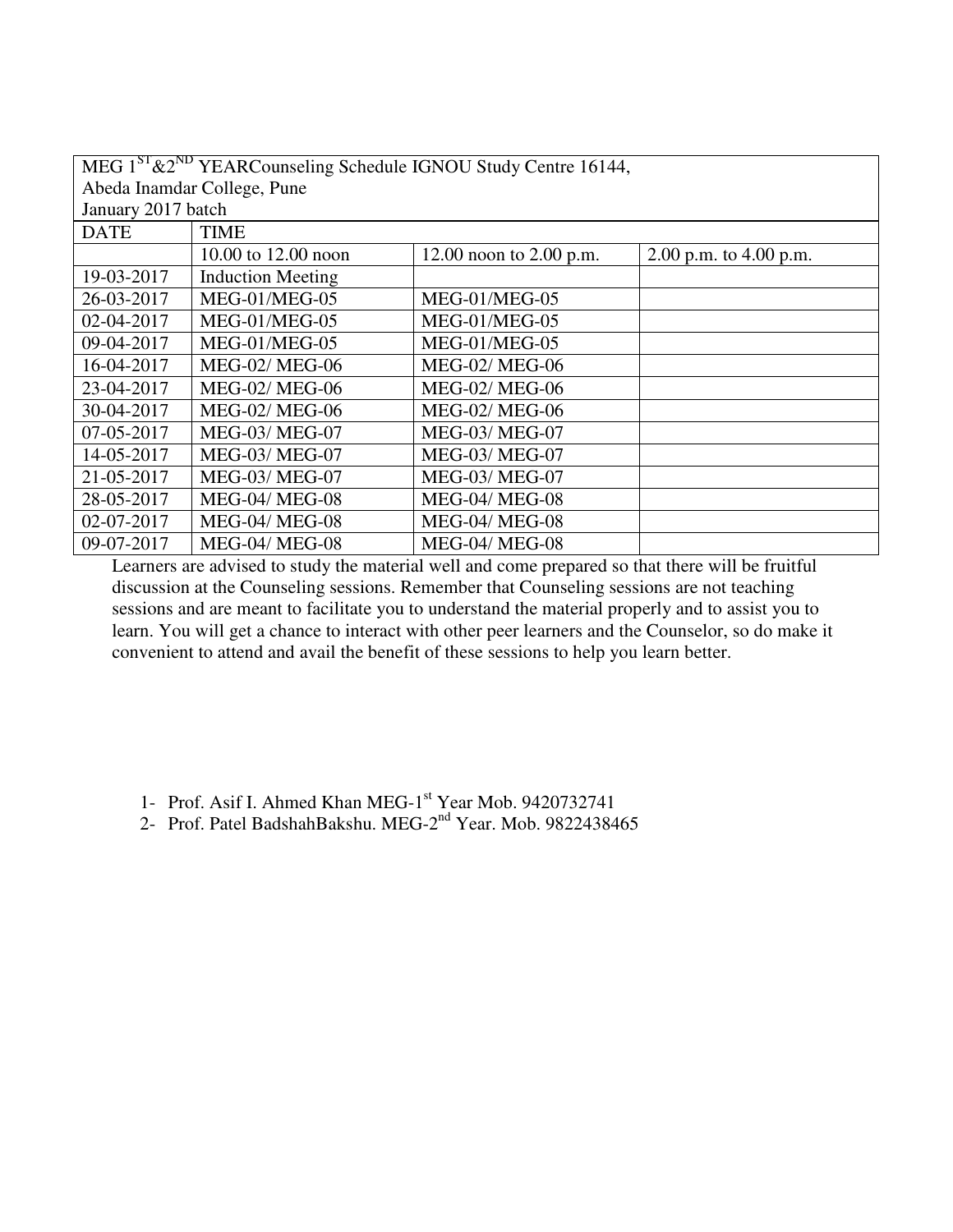| MPS 2 <sup>ND</sup> YEARCounseling Schedule IGNOU Study Centre 16144, |                             |                           |                          |  |  |
|-----------------------------------------------------------------------|-----------------------------|---------------------------|--------------------------|--|--|
|                                                                       | Abeda Inamdar College, Pune |                           |                          |  |  |
| January 2017 batch                                                    |                             |                           |                          |  |  |
| <b>DATE</b>                                                           | <b>TIME</b>                 |                           |                          |  |  |
|                                                                       | 10.00 to 12.00 noon         | 12.00 noon to $2.00$ p.m. | 2.00 p.m. to $4.00$ p.m. |  |  |
| 19-03-2017                                                            | <b>Induction Meeting</b>    |                           |                          |  |  |
| 26-03-2017                                                            | MPSE-01                     | MPSE-01                   |                          |  |  |
| 02-04-2017                                                            | MPSE-01                     | MPSE-01                   | MPSE-02                  |  |  |
| 09-04-2017                                                            | MPSE-02                     | MPSE-02                   | MPSE-02                  |  |  |
| 16-04-2017                                                            | $MED-02$                    | $MED-02$                  |                          |  |  |
| 23-04-2017                                                            | $MED-02$                    | $MED-02$                  |                          |  |  |
| 30-04-2017                                                            | MPSE-05                     | MPSE-05                   |                          |  |  |
| 07-05-2017                                                            | MPSE-04                     | MPSE-04                   |                          |  |  |
| 14-05-2017                                                            | MPSE-04                     | MPSE-04                   |                          |  |  |
| 21-05-2017                                                            | MPSE-06                     | MPSE-06                   | MPSE-07                  |  |  |
| 28-05-2017                                                            | MPSE-03                     | MPSE-03                   | MPSE-07                  |  |  |
| 02-07-2017                                                            | MPSE-03                     | MPSE-03                   |                          |  |  |
| 09-07-2017                                                            | MPSE-08                     | MPSE-08                   |                          |  |  |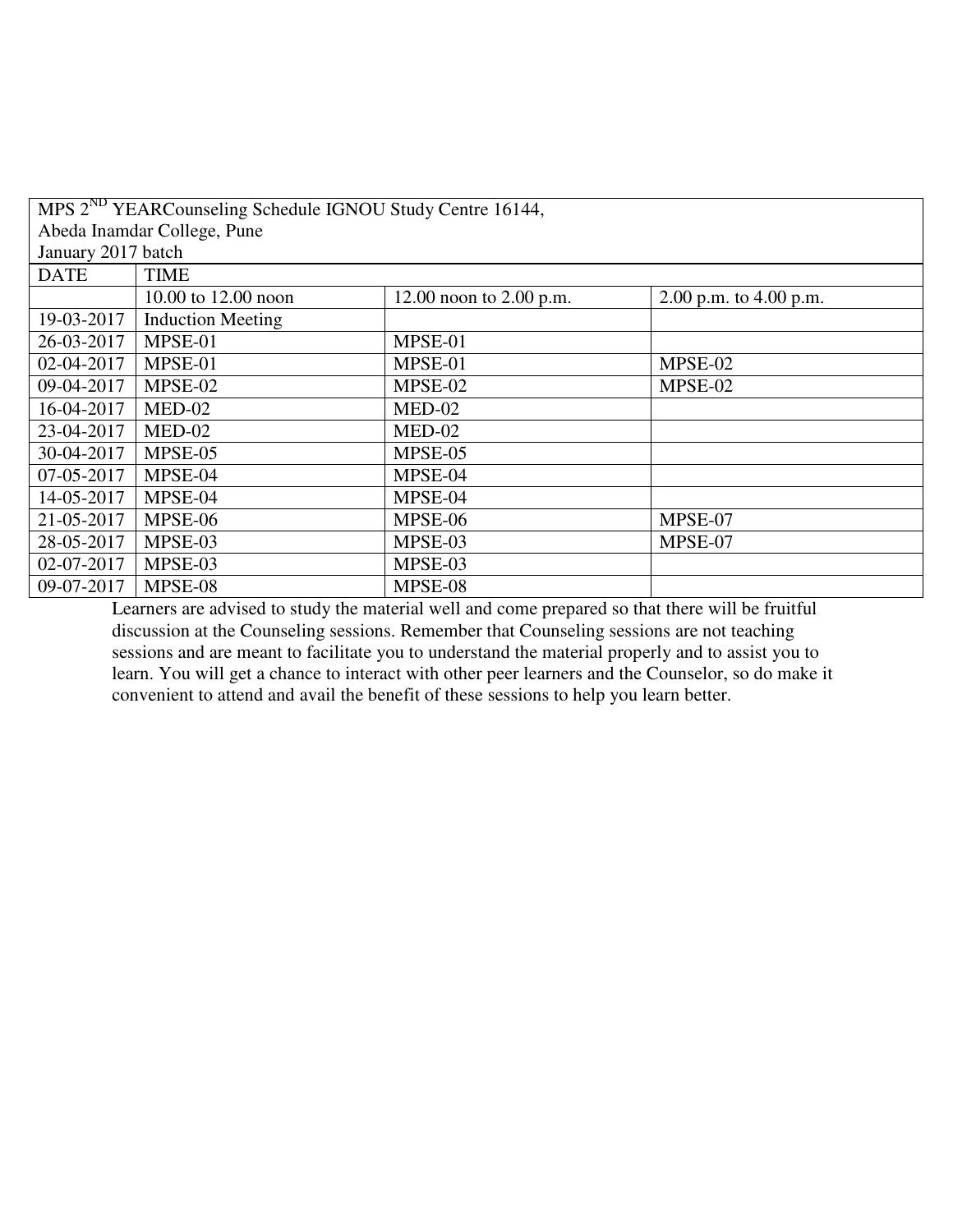| $MPAIst & IInd YEAR Counseling Schedule IGNOU Study Centre 16144,$ |                             |                           |                          |  |  |
|--------------------------------------------------------------------|-----------------------------|---------------------------|--------------------------|--|--|
|                                                                    | Abeda Inamdar College, Pune |                           |                          |  |  |
| January 2017 batch                                                 |                             |                           |                          |  |  |
| <b>DATE</b>                                                        | <b>TIME</b>                 |                           |                          |  |  |
|                                                                    | 10.00 to 12.00 noon         | 12.00 noon to $2.00$ p.m. | 2.00 p.m. to $4.00$ p.m. |  |  |
| 19-03-2017                                                         | <b>Induction Meeting</b>    |                           |                          |  |  |
| 26-03-2017                                                         | $MPA-11$ /MPA-16            | <b>MPA-11/MPA-16</b>      |                          |  |  |
| 02-04-2017                                                         | $MPA-11$ /MPA-16            | <b>MPA-11/MPA-16</b>      |                          |  |  |
| 09-04-2017                                                         | MPA-11 /MPA-16              | <b>MPA-11 /MPA-16</b>     |                          |  |  |
| 16-04-2017                                                         | MPA-12/MSO-02               | MPA-12/MSO-02             |                          |  |  |
| 23-04-2017                                                         | MPA-12/MSO-02               | MPA-12/MSO-02             |                          |  |  |
| 30-04-2017                                                         | MPA-12/MSO-02               | MPA-12/MSO-02             |                          |  |  |
| 07-05-2017                                                         | $MPA-13$ /MPS-03            | <b>MPA-13/MPS-03</b>      |                          |  |  |
| 14-05-2017                                                         | <b>MPA-13/MPS-03</b>        | MPA-13 /MPS-03            |                          |  |  |
| 21-05-2017                                                         | MPA-13 /MPS-03              | MPA-13 /MPS-03            |                          |  |  |
| 28-05-2017                                                         | MPA-14 /MPA-17              | MPA-14 /MPA-17            |                          |  |  |
| 02-07-2017                                                         | <b>MPA-14 /MPA-17</b>       | <b>MPA-14 /MPA-18</b>     |                          |  |  |
| 09-07-2017                                                         | <b>MPA-14 /MPA-18</b>       | MPA-14 /MPA-18            |                          |  |  |

Prof. Shaikh Shabana Prof. T.A Inamdar Dr. Wahida Shaikh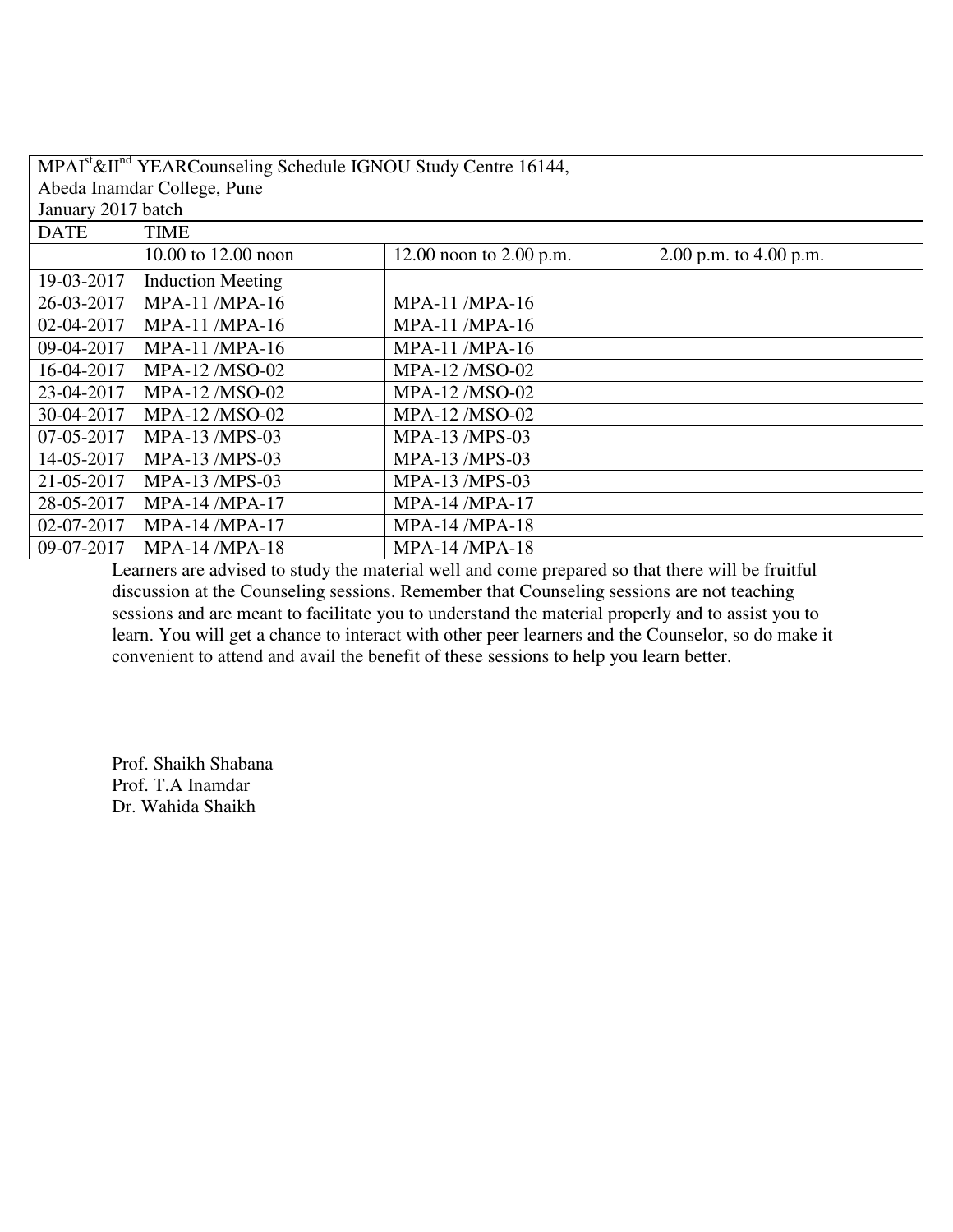| $\overline{\text{MSO} 1}^{\text{ST}}$ & $2^{\text{ND}}$ YEAR Counseling Schedule IGNOU Study Centre 16144, |                             |                           |                          |
|------------------------------------------------------------------------------------------------------------|-----------------------------|---------------------------|--------------------------|
|                                                                                                            | Abeda Inamdar College, Pune |                           |                          |
| January 2017 batch                                                                                         |                             |                           |                          |
| <b>DATE</b>                                                                                                | <b>TIME</b>                 |                           |                          |
|                                                                                                            | 10.00 to 12.00 noon         | 12.00 noon to $2.00$ p.m. | 2.00 p.m. to $4.00$ p.m. |
| 19-03-2017                                                                                                 | <b>Induction Meeting</b>    |                           |                          |
| 26-03-2017                                                                                                 | <b>MSO-1/MPA-16</b>         | <b>MSO-1/MPA-16</b>       |                          |
| 02-04-2017                                                                                                 | <b>MSO-1/MPA-16</b>         | $MSO-1$ /MPA-16           |                          |
| 09-04-2017                                                                                                 | <b>MSO-1/MPA-16</b>         | <b>MSO-1/MPA-16</b>       |                          |
| 16-04-2017                                                                                                 | MSO-2/MSOE-01               | MSO-2/MSOE-01             |                          |
| 23-04-2017                                                                                                 | MSO-2/MSOE-01               | MSO-2/MSOE-01             |                          |
| 30-04-2017                                                                                                 | MSO-2/MSOE-01               | MSO-2/MSOE-01             |                          |
| 07-05-2017                                                                                                 | MSO-3 /MPS-03               | MSO-3 /MPS-03             |                          |
| 14-05-2017                                                                                                 | MSO-3 /MPS-03               | <b>MSO-3/MPS-03</b>       |                          |
| 21-05-2017                                                                                                 | MSO-3 /MPS-03               | MSO-3 /MPS-03             |                          |
| 28-05-2017                                                                                                 | MSO-4 /MSOE-04              | MSO-4 /MSOE-04            |                          |
| 02-07-2017                                                                                                 | MSO-4 /MSOE-04              | MSO-4 /MSOE-04            |                          |
| 09-07-2017                                                                                                 | MSO-4 /MSOE-04              | MSO-4 /MSOE-04            |                          |

Prof. Shaikh Shafiya Prof. AzraKutki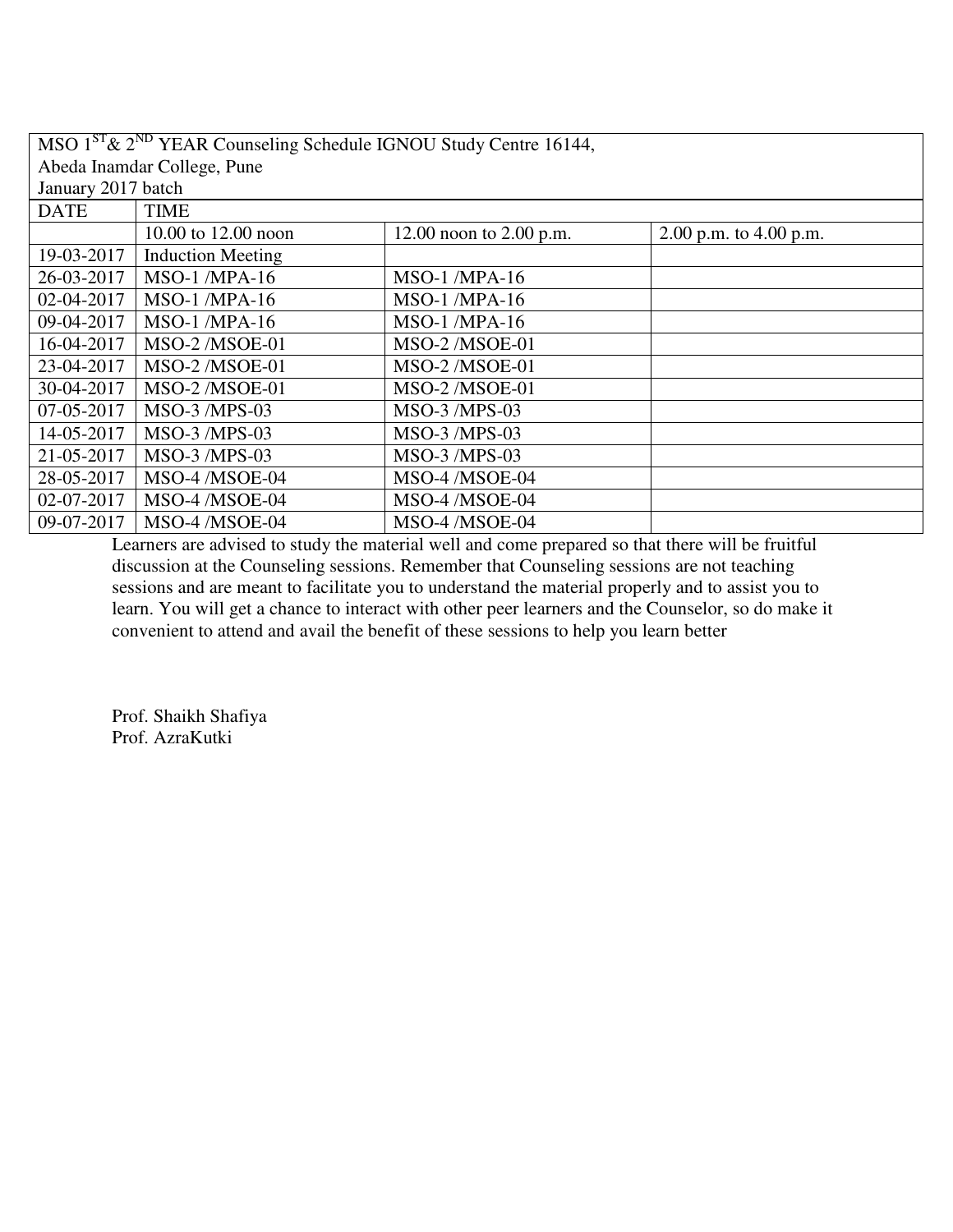| MHDCounseling Schedule IGNOU Study Centre 16144, Abeda Inamdar College, Pune |                          |                           |                          |  |
|------------------------------------------------------------------------------|--------------------------|---------------------------|--------------------------|--|
|                                                                              | January 2017 batch       |                           |                          |  |
| <b>DATE</b>                                                                  | <b>TIME</b>              |                           |                          |  |
|                                                                              | 10.00 to 12.00 noon      | 12.00 noon to $2.00$ p.m. | 2.00 p.m. to $4.00$ p.m. |  |
| 19-03-2017                                                                   | <b>Induction Meeting</b> |                           |                          |  |
|                                                                              |                          |                           |                          |  |
| 26-03-2017                                                                   | MHD-2                    | MHD-2                     |                          |  |
| 02-04-2017                                                                   | $MHD-2$                  | $MHD-2$                   |                          |  |
| 09-04-2017                                                                   | MHD-2                    | $MHD-2$                   |                          |  |
| 16-04-2017                                                                   | $MHD-3$                  | MHD-3                     |                          |  |
| 23-04-2017                                                                   | MHD-3                    | MHD-3                     |                          |  |
| 30-04-2017                                                                   | MHD-3                    | MHD-3                     |                          |  |
| 07-05-2017                                                                   | MHD-4                    | MHD-4                     |                          |  |
| 14-05-2017                                                                   | MHD-4                    | MHD-4                     |                          |  |
| 21-05-2017                                                                   | MHD-4                    | MHD-4                     |                          |  |
| 28-05-2017                                                                   | MHD-6                    | MHD-6                     |                          |  |
| 02-07-2017                                                                   | MHD-6                    | MHD-6                     |                          |  |
| 09-07-2017                                                                   | MHD-6                    | MHD-6                     |                          |  |

**Prof. Asma Shaikh Mob. 9028279686**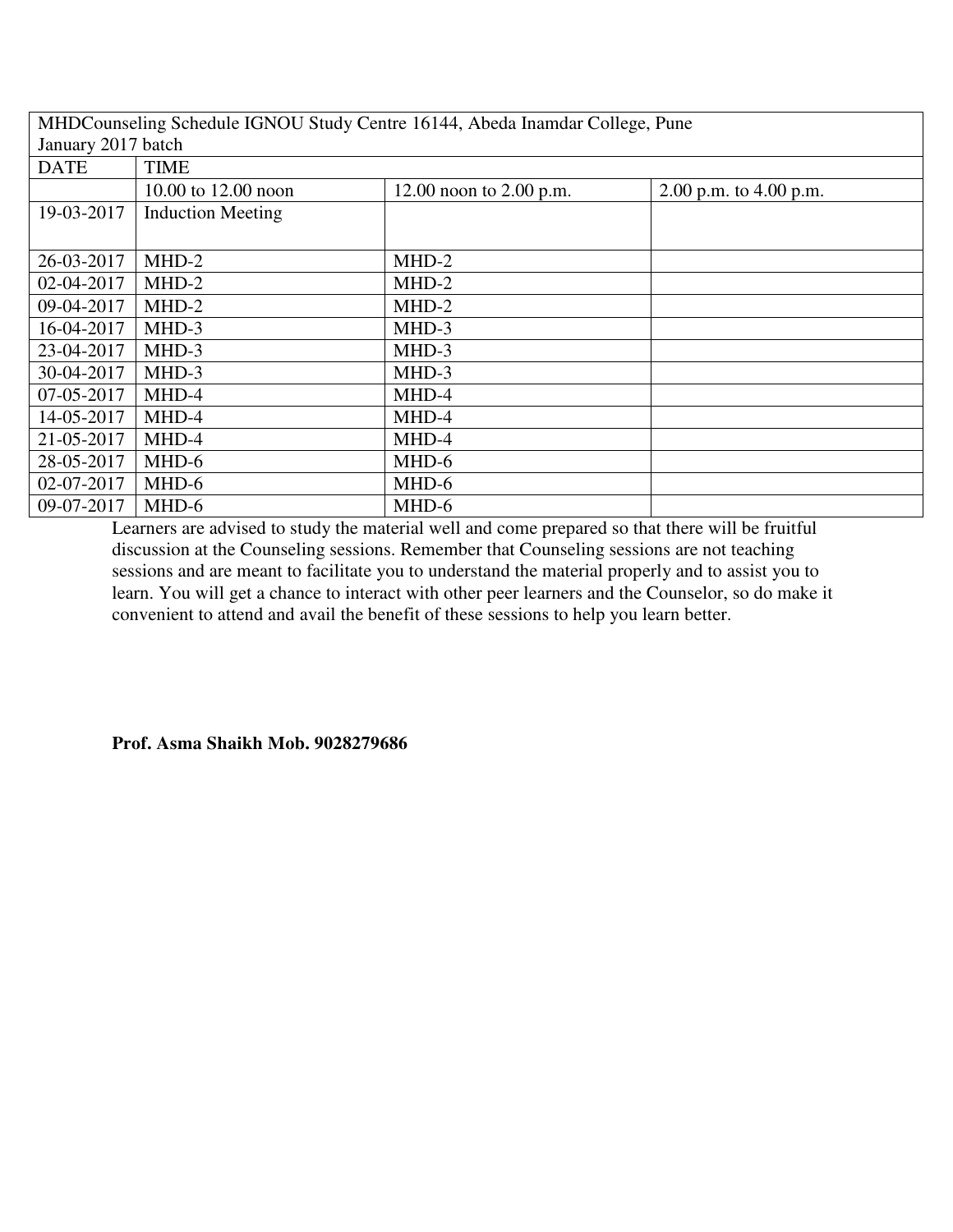| MCOM/PGDIBO I <sup>st</sup> YEAR Counseling Schedule IGNOU Study Centre 16144, |                          |                           |                          |
|--------------------------------------------------------------------------------|--------------------------|---------------------------|--------------------------|
| Abeda Inamdar College, Pune                                                    |                          |                           |                          |
| January 2017 batch                                                             |                          |                           |                          |
| <b>DATE</b>                                                                    | <b>TIME</b>              |                           |                          |
|                                                                                | 10.00 to 12.00 noon      | 12.00 noon to $2.00$ p.m. | 2.00 p.m. to $4.00$ p.m. |
| 19-03-2017                                                                     | <b>Induction Meeting</b> |                           |                          |
| 26-03-2017                                                                     | $IBO-01$                 | $IBO-01$                  |                          |
| 02-04-2017                                                                     | $IBO-01$                 | $IBO-01$                  |                          |
| 09-04-2017                                                                     | $IBO-02$                 | <b>IBO-02</b>             |                          |
| 16-04-2017                                                                     | $IBO-02$                 | <b>IBO-02</b>             |                          |
| 23-04-2017                                                                     | $IBO-03$                 | $IBO-03$                  |                          |
| 30-04-2017                                                                     | $IBO-03$                 | $IBO-03$                  |                          |
| 07-05-2017                                                                     | $IBO-04$                 | <b>IBO-04</b>             |                          |
| 14-05-2017                                                                     | <b>IBO-04</b>            | <b>IBO-04</b>             |                          |
| 21-05-2017                                                                     | $IBO-05$                 | $IBO-05$                  |                          |
| 28-05-2017                                                                     | $IBO-05$                 | $IBO-05$                  |                          |
| 02-07-2017                                                                     | <b>IBO-06</b>            | <b>IBO-06</b>             |                          |
| 09-07-2017                                                                     | $IBO-06$                 | <b>IBO-06</b>             |                          |

Prof. Aqueel Ahmed Prof. Mudassar Shaikh 8888753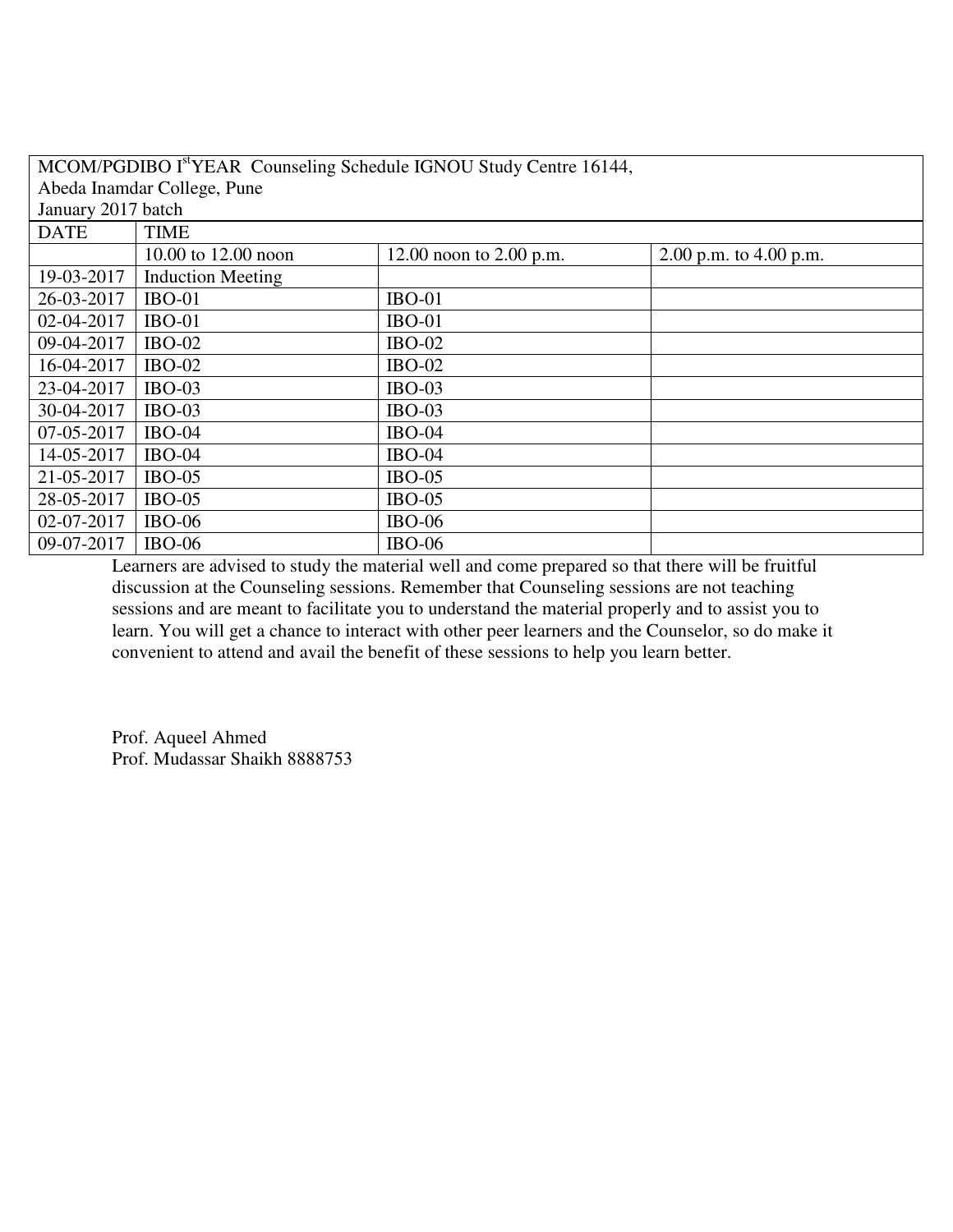| MARD/PGDRD/CRD YEAR Counseling Schedule IGNOU Study Centre 16144, |                          |                           |                          |
|-------------------------------------------------------------------|--------------------------|---------------------------|--------------------------|
| Abeda Inamdar College, Pune                                       |                          |                           |                          |
| January 2017 batch                                                |                          |                           |                          |
| <b>DATE</b>                                                       | <b>TIME</b>              |                           |                          |
|                                                                   | 10.00 to 12.00 noon      | 12.00 noon to $2.00$ p.m. | 2.00 p.m. to $4.00$ p.m. |
| 19-03-2017                                                        | <b>Induction Meeting</b> |                           |                          |
| 26-03-2017                                                        | MRD-101 /RDD-06          | MRD-101/RDD-06            |                          |
| 02-04-2017                                                        | MRD-101/RDD-06           | MRD-101/RDD-06            |                          |
| 09-04-2017                                                        | <b>MRD-102/RRD-07</b>    | MRD-102/RRD-07            |                          |
| 16-04-2017                                                        | MRD-102 /RRD-07          | MRD-102/RRD-07            |                          |
| 23-04-2017                                                        | MRD-103 / MRDE-101       | MRD-103/ MRDE-101         |                          |
| 30-04-2017                                                        | MRD-103/ MRDE-101        | MRD-103/ MRDE-101         |                          |
| 07-05-2017                                                        | MRD-04 /MRDE-02          | MRD-04/MRDE-02            |                          |
| 14-05-2017                                                        | MRD-04/MRDE-02           | MRD-04/MRDE-02            |                          |
| 21-05-2017                                                        | MRDP-1 / MRDE-03         | MRDP-1/MRDE-03            |                          |
| 28-05-2017                                                        | MRDP-1/ MRDE-03          | MRDP-1/MRDE-03            |                          |
| 02-07-2017                                                        | MRDE-04                  | MRDE-03                   |                          |
| 09-07-2017                                                        | MRDE-03                  | MRDE-03                   |                          |

Prof. SayedRafique Mob.9028339458 Prof. S. Shaikh Dr. Wahida Shaikh (MRDP-1)